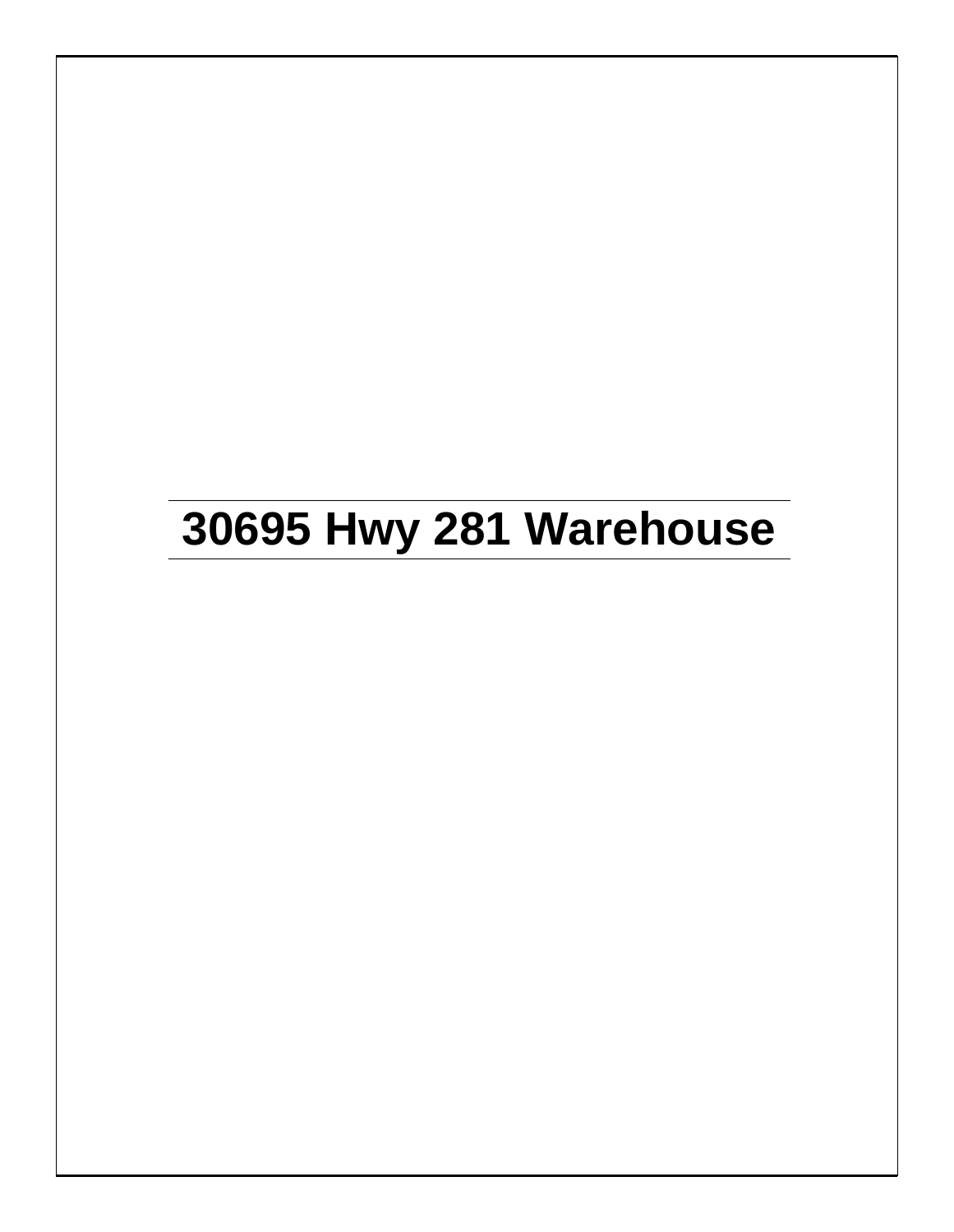г

|                                  | 30695 US Highway 281, Bulverde, TX 78163 |                        |        |              |        |              |
|----------------------------------|------------------------------------------|------------------------|--------|--------------|--------|--------------|
| <b>Building Type: Industrial</b> | Warehse Avail: 7,295 SF                  |                        |        |              |        |              |
| RBA: 7,295 SF                    | Office Avail: -                          |                        |        |              |        |              |
| Land Area: 2.5 AC                | % Leased: 100%                           |                        |        |              |        |              |
| Total 7,295 SF                   |                                          | Rent/SF/Yr: Negotiable |        |              |        |              |
|                                  |                                          |                        |        |              |        |              |
|                                  |                                          |                        |        |              |        |              |
|                                  |                                          |                        |        |              |        |              |
|                                  |                                          |                        |        |              |        |              |
| <b>Radius</b>                    | 1 Mile                                   |                        | 3 Mile |              | 5 Mile |              |
| <b>Population</b>                |                                          |                        |        |              |        |              |
| 2026 Projection                  | 1,959                                    |                        | 10,289 |              | 33,080 |              |
| 2021 Estimate                    | 1,624                                    |                        | 8,707  |              | 29,558 |              |
| 2010 Census                      | 1,126                                    |                        | 5,753  |              | 23,820 |              |
|                                  |                                          |                        |        |              |        |              |
| Growth 2021 - 2026               | 20.63%                                   |                        | 18.17% |              | 11.92% |              |
| Growth 2010 - 2021               | 44.23%                                   |                        | 51.35% |              | 24.09% |              |
|                                  |                                          |                        |        |              |        |              |
| 2021 Population by Age           | 1,624                                    |                        | 8,707  |              | 29,558 |              |
| Age 0 - 4                        | 73                                       | 4.50%                  | 412    | 4.73%        | 1,691  | 5.72%        |
| Age 5 - 9                        | 82                                       | 5.05%                  | 470    | 5.40%        | 1,930  | 6.53%        |
| Age 10 - 14                      | 100                                      | 6.16%                  | 569    | 6.53%        | 2,165  | 7.32%        |
| Age 15 - 19                      | 107                                      | 6.59%                  | 610    | 7.01%        | 2,176  | 7.36%        |
| Age 20 - 24                      | 88                                       | 5.42%                  | 519    | 5.96%        | 1,831  | 6.19%        |
| Age 25 - 29                      | 80                                       | 4.93%                  | 455    | 5.23%        | 1,668  | 5.64%        |
| Age 30 - 34                      | 73                                       | 4.50%                  | 393    | 4.51%        | 1,584  | 5.36%        |
| Age 35 - 39                      | 77                                       | 4.74%                  | 416    | 4.78%        | 1,780  | 6.02%        |
| Age 40 - 44                      | 86                                       | 5.30%                  | 474    | 5.44%        | 1,909  | 6.46%        |
| Age 45 - 49                      | 112                                      | 6.90%                  | 623    | 7.16%        | 2,209  | 7.47%        |
| Age 50 - 54                      | 124                                      | 7.64%                  | 672    | 7.72%        | 2,133  | 7.22%        |
| Age 55 - 59                      | 146                                      | 8.99%                  | 752    | 8.64%        | 2,203  | 7.45%        |
| Age 60 - 64                      | 142                                      | 8.74%                  | 705    | 8.10%        | 1,966  | 6.65%        |
| Age 65 - 69                      | 124                                      | 7.64%                  | 607    | 6.97%        | 1,647  | 5.57%        |
| Age 70 - 74                      | 96                                       | 5.91%                  | 470    | 5.40%        | 1,245  | 4.21%        |
| Age 75 - 79                      | 57                                       | 3.51%                  | 283    | 3.25%        | 732    | 2.48%        |
| Age 80 - 84                      | 32                                       | 1.97%                  | 160    | 1.84%        | 403    | 1.36%        |
| Age $85+$                        | 25                                       | 1.54%                  | 119    | 1.37%        | 286    | 0.97%        |
| Age 65+                          |                                          | 334 20.57%             |        | 1,639 18.82% |        | 4,313 14.59% |
| <b>Median Age</b>                | 47.10                                    |                        | 45.30  |              | 39.90  |              |
| <b>Average Age</b>               | 43.10                                    |                        | 41.80  |              | 38.60  |              |
|                                  |                                          |                        |        |              |        |              |



**6/3/2021**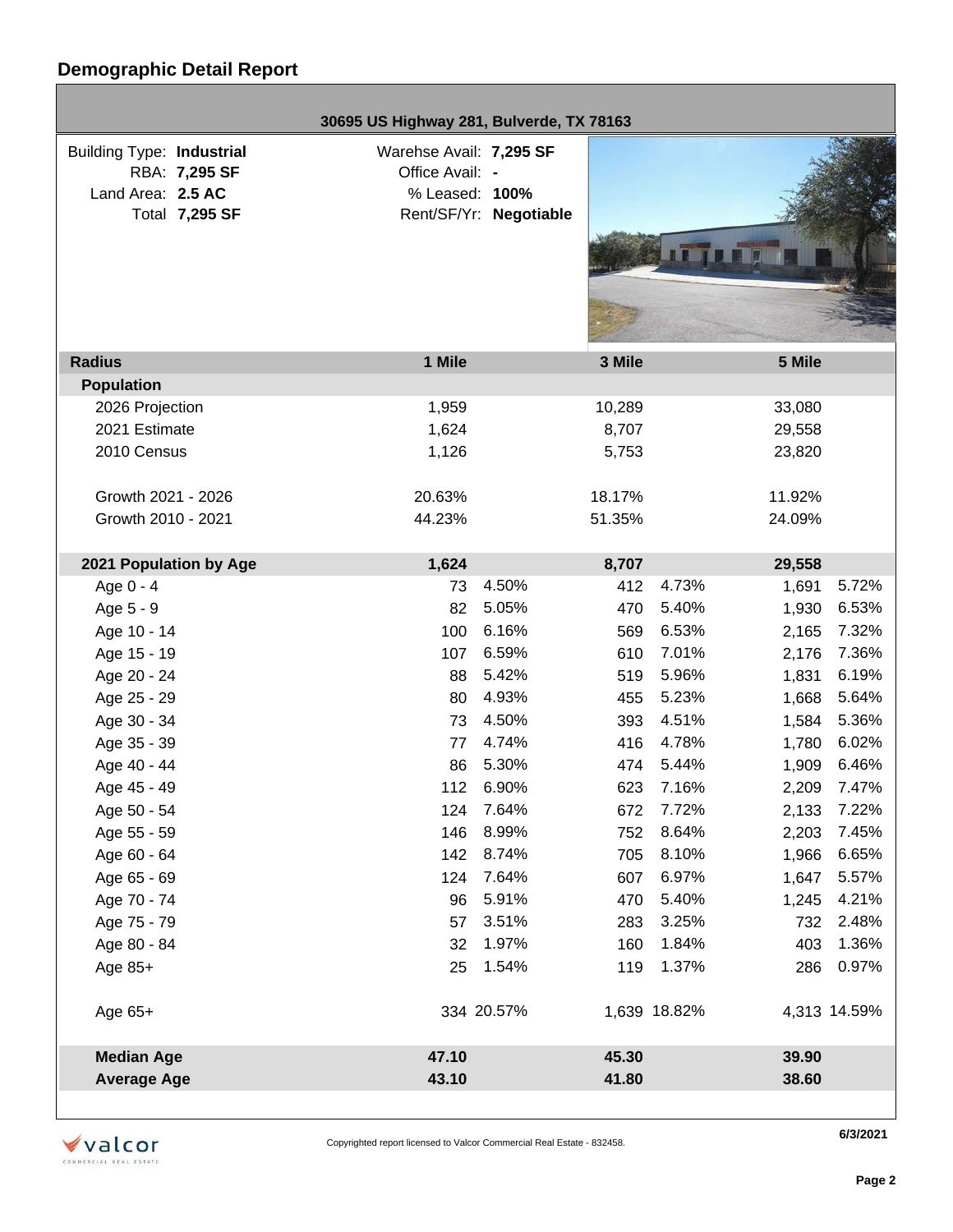## **Demographic Detail Report**

г

| 30695 US Highway 281, Bulverde, TX 78163               |          |              |        |              |        |               |  |
|--------------------------------------------------------|----------|--------------|--------|--------------|--------|---------------|--|
| <b>Radius</b>                                          | 1 Mile   |              | 3 Mile |              | 5 Mile |               |  |
| 2021 Population By Race                                | 1,624    |              | 8,707  |              | 29,558 |               |  |
| White                                                  |          | 1,543 95.01% |        | 8,119 93.25% |        | 26,476 89.57% |  |
| <b>Black</b>                                           | 21       | 1.29%        | 187    | 2.15%        | 1,131  | 3.83%         |  |
| Am. Indian & Alaskan                                   | 14       | 0.86%        | 59     | 0.68%        | 188    | 0.64%         |  |
| Asian                                                  | 17       | 1.05%        | 143    | 1.64%        | 916    | 3.10%         |  |
| Hawaiian & Pacific Island                              | $\Omega$ | 0.00%        | 6      | 0.07%        | 57     | 0.19%         |  |
| Other                                                  | 29       | 1.79%        |        | 193 2.22%    | 790    | 2.67%         |  |
|                                                        |          |              |        |              |        |               |  |
| <b>Population by Hispanic Origin</b>                   | 1,624    |              | 8,707  |              | 29,558 |               |  |
| Non-Hispanic Origin                                    |          | 1,255 77.28% |        | 6,621 76.04% |        | 21,178 71.65% |  |
| Hispanic Origin                                        |          | 369 22.72%   |        | 2,086 23.96% |        | 8,380 28.35%  |  |
|                                                        |          |              |        |              |        |               |  |
| 2021 Median Age, Male                                  | 46.90    |              | 44.70  |              | 39.20  |               |  |
| 2021 Average Age, Male                                 | 43.00    |              | 41.50  |              | 38.20  |               |  |
|                                                        |          |              |        |              |        |               |  |
| 2021 Median Age, Female                                | 47.20    |              | 45.70  |              | 40.50  |               |  |
| 2021 Average Age, Female                               | 43.30    |              | 42.10  |              | 38.90  |               |  |
|                                                        |          |              |        |              |        |               |  |
| 2021 Population by Occupation<br><b>Classification</b> | 1,348    |              | 7,132  |              | 23,336 |               |  |
| Civilian Employed                                      |          | 729 54.08%   |        | 4,035 56.58% |        | 14,344 61.47% |  |
| Civilian Unemployed                                    |          | 30 2.23%     |        | 216 3.03%    |        | 699 3.00%     |  |
| Civilian Non-Labor Force                               |          | 581 43.10%   |        | 2,822 39.57% |        | 8,069 34.58%  |  |
| <b>Armed Forces</b>                                    | 8        | 0.59%        |        | 59 0.83%     |        | 224 0.96%     |  |
|                                                        |          |              |        |              |        |               |  |
| <b>Households by Marital Status</b>                    |          |              |        |              |        |               |  |
| Married                                                | 442      |              | 2,309  |              | 7,374  |               |  |
| Married No Children                                    | 273      |              | 1,396  |              | 3,935  |               |  |
| Married w/Children                                     | 169      |              | 912    |              | 3.439  |               |  |
|                                                        |          |              |        |              |        |               |  |
| 2021 Population by Education                           | 1,213    |              | 6,347  |              | 20,877 |               |  |
| Some High School, No Diploma                           | 41       | 3.38%        | 259    | 4.08%        | 895    | 4.29%         |  |
| High School Grad (Incl Equivalency)                    |          | 128 10.55%   |        | 1,120 17.65% |        | 3,905 18.70%  |  |
| Some College, No Degree                                |          | 484 39.90%   |        | 2,267 35.72% |        | 6,472 31.00%  |  |
| Associate Degree                                       |          | 39 3.22%     | 219    | 3.45%        | 1,111  | 5.32%         |  |
| <b>Bachelor Degree</b>                                 |          | 307 25.31%   |        | 1,590 25.05% |        | 5,201 24.91%  |  |
| <b>Advanced Degree</b>                                 |          | 214 17.64%   |        | 892 14.05%   |        | 3,293 15.77%  |  |

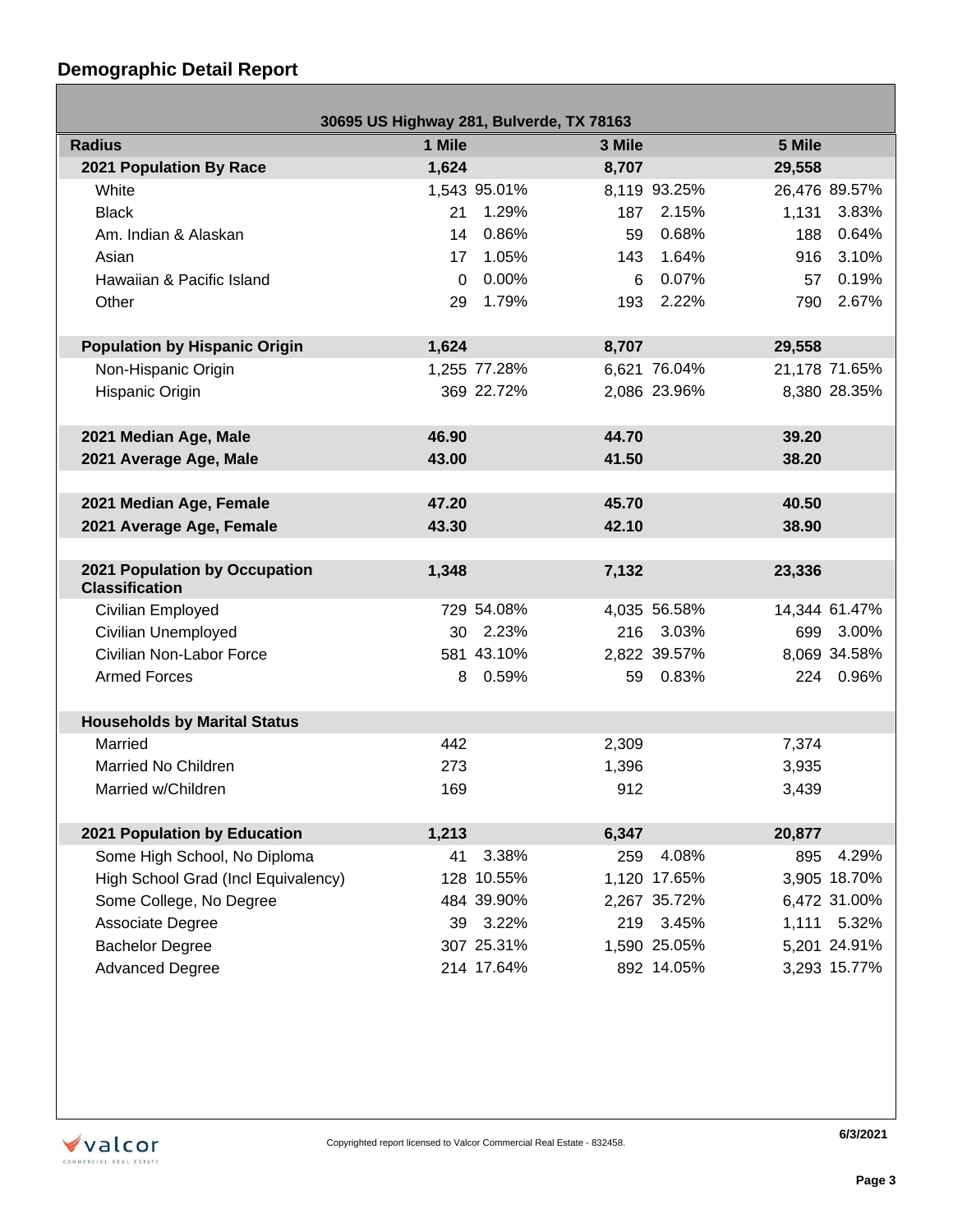## **Demographic Detail Report**

| 30695 US Highway 281, Bulverde, TX 78163 |          |              |                              |  |  |  |  |
|------------------------------------------|----------|--------------|------------------------------|--|--|--|--|
| <b>Radius</b>                            | 1 Mile   | 3 Mile       | 5 Mile                       |  |  |  |  |
| 2021 Population by Occupation            | 1,357    | 7,571        | 26,677                       |  |  |  |  |
| Real Estate & Finance                    | 80       | 5.90%<br>442 | 5.29%<br>5.84%<br>1,410      |  |  |  |  |
| Professional & Management                |          | 471 34.71%   | 2,343 30.95%<br>8,771 32.88% |  |  |  |  |
| <b>Public Administration</b>             | 60       | 4.42%<br>286 | 3.78%<br>1,008<br>3.78%      |  |  |  |  |
| <b>Education &amp; Health</b>            |          | 156 11.50%   | 827 10.92%<br>3,078 11.54%   |  |  |  |  |
| <b>Services</b>                          | 65       | 4.79%<br>528 | 6.97%<br>6.97%<br>1,859      |  |  |  |  |
| Information                              | 19       | 1.40%<br>80  | 1.06%<br>1.51%<br>402        |  |  |  |  |
| <b>Sales</b>                             |          | 217 15.99%   | 1,125 14.86%<br>3,798 14.24% |  |  |  |  |
| Transportation                           | 7        | 0.52%<br>35  | 0.46%<br>0.27%<br>72         |  |  |  |  |
| Retail                                   | 85       | 6.26%<br>485 | 6.41%<br>5.60%<br>1,493      |  |  |  |  |
| Wholesale                                | 49       | 3.61%<br>251 | 3.32%<br>2.51%<br>669        |  |  |  |  |
| Manufacturing                            | 31       | 2.28%<br>185 | 2.44%<br>637<br>2.39%        |  |  |  |  |
| Production                               | 24       | 1.77%<br>195 | 2.58%<br>2.82%<br>752        |  |  |  |  |
| Construction                             | 37       | 2.73%<br>358 | 4.73%<br>4.28%<br>1,141      |  |  |  |  |
| <b>Utilities</b>                         | 6        | 0.44%<br>81  | 1.07%<br>2.05%<br>547        |  |  |  |  |
| Agriculture & Mining                     | 3        | 0.22%<br>46  | 0.61%<br>0.69%<br>184        |  |  |  |  |
| Farming, Fishing, Forestry               | $\Omega$ | 0.00%<br>10  | 0.13%<br>0.09%<br>24         |  |  |  |  |
| <b>Other Services</b>                    | 47       | 3.46%<br>294 | 3.88%<br>3.12%<br>832        |  |  |  |  |
|                                          |          |              |                              |  |  |  |  |
| 2021 Worker Travel Time to Job           | 668      | 3,833        | 13,515                       |  |  |  |  |
| <30 Minutes                              |          | 191 28.59%   | 1,293 33.73%<br>4,888 36.17% |  |  |  |  |
| 30-60 Minutes                            |          | 352 52.69%   | 1,936 50.51%<br>6,752 49.96% |  |  |  |  |
| 60+ Minutes                              |          | 125 18.71%   | 604 15.76%<br>1,875 13.87%   |  |  |  |  |
|                                          |          |              |                              |  |  |  |  |
| 2010 Households by HH Size               | 415      | 2,053        | 8,238                        |  |  |  |  |
| 1-Person Households                      |          | 65 15.66%    | 304 14.81%<br>1,173 14.24%   |  |  |  |  |
| 2-Person Households                      |          | 169 40.72%   | 825 40.19%<br>2,962 35.96%   |  |  |  |  |
| 3-Person Households                      |          | 70 16.87%    | 341 16.61%<br>1,473 17.88%   |  |  |  |  |
| 4-Person Households                      |          | 66 15.90%    | 327 15.93%<br>1,527 18.54%   |  |  |  |  |
| 5-Person Households                      |          | 30 7.23%     | 157 7.65%<br>717 8.70%       |  |  |  |  |
| 6-Person Households                      | 9        | 2.17%<br>58  | 2.83%<br>3.03%<br>250        |  |  |  |  |
| 7 or more Person Households              | 6        | 1.45%<br>41  | 2.00%<br>1.65%<br>136        |  |  |  |  |
|                                          |          |              |                              |  |  |  |  |
| 2021 Average Household Size              | 2.70     | 2.80         | 2.90                         |  |  |  |  |
|                                          |          |              |                              |  |  |  |  |
| <b>Households</b>                        |          |              |                              |  |  |  |  |
| 2026 Projection                          | 713      | 3,594        | 11,282                       |  |  |  |  |
| 2021 Estimate                            | 593      | 3,048        | 10,095                       |  |  |  |  |
| 2010 Census                              | 414      | 2,051        | 8,238                        |  |  |  |  |
| Growth 2021 - 2026                       | 20.24%   | 17.91%       | 11.76%                       |  |  |  |  |
| Growth 2010 - 2021                       | 43.24%   | 48.61%       | 22.54%                       |  |  |  |  |



**6/3/2021**